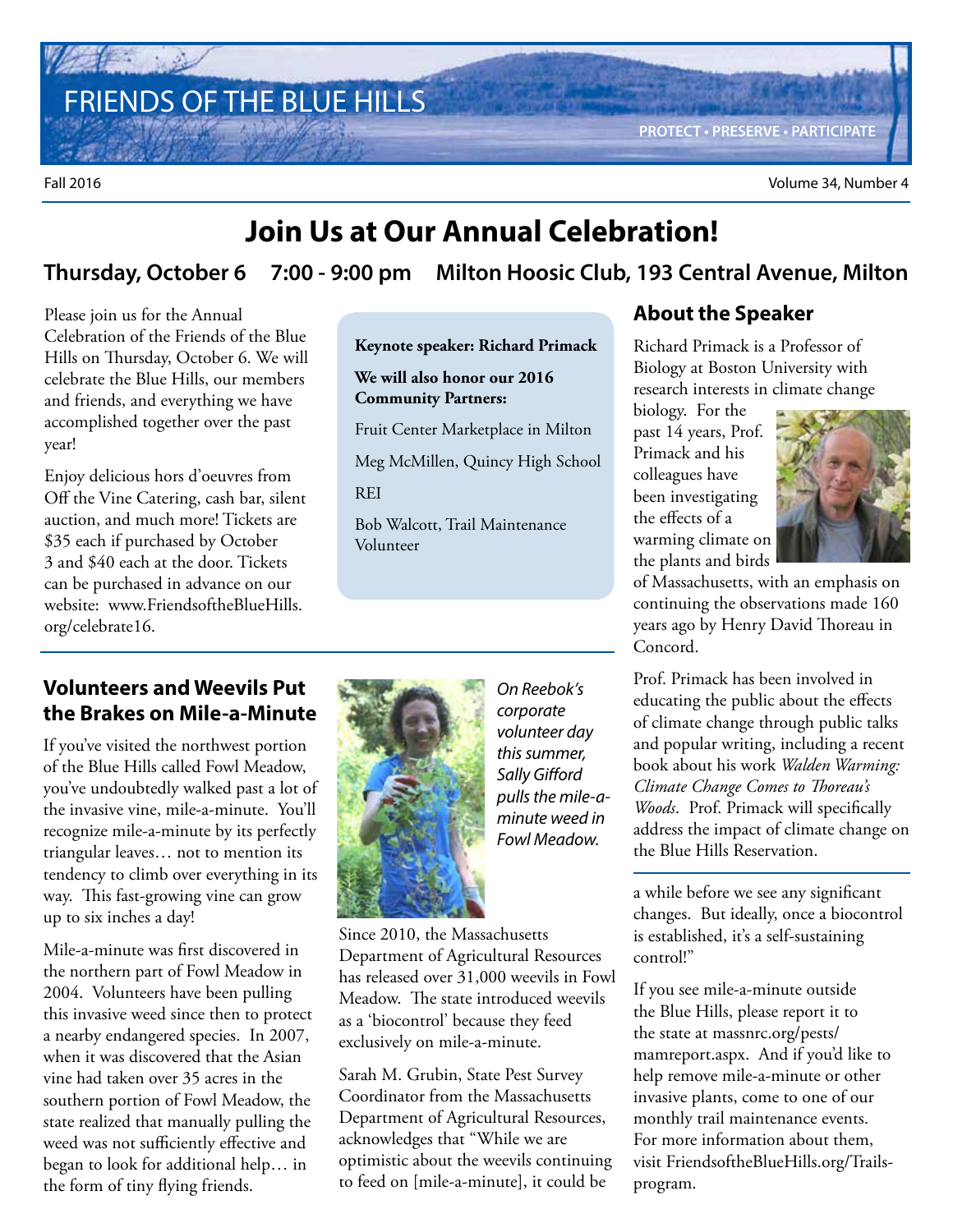# **Milton Students Tackle Lyme Disease Prevention**

Over 300 fourth-grade Future Problem Solvers from Milton Public Schools helped their community learn about Lyme disease this spring. Friends of the Blue Hills teamed up with teacher Bill Baino and Milton Public Health Director Carolyn Kinsella to introduce students to the signs and symptoms of Lyme disease and how the increase in Lyme disease has been linked to

the declining health of our forests. Students then shared their new knowledge by designing posters to help educate the community.

Some of the posters were displayed over the summer at Milton Town Hall, Cunningham Park Hall and the Milton Public Library.

#### **Sign up for Monthly Giving and You May Win a \$250 Shopping Spree at L.L. Bean!**

If you love the Blue Hills and want to support the important work that Friends of the Blue Hills does to preserve and protect the Reservation, please consider becoming a **Blue Hills Sustainer.** 

By making a monthly, tax-deductible donation, you will provide a stable and reliable source of income for FBH – and be entered into a raffle for a \$250 gift certificate to L.L. Bean. To learn more, visit FriendsoftheBlueHills. org/Sustainer.

Thank you for your generous support!

**The Friends of the Blue Hills newsletter is produced four times a year.**

**Editors: Anne Comber, Judy Jacobs, Barbara Kirby**

**Layout: Donald Souliere**

**Visit us on the web at www.FriendsoftheBlueHills.org or call 781-828-1805 for membership, maps and schedule information. P.O. Box 416, Milton, MA 02186**

Board president Denny Swenson with Saanah LeFevre and Carmen Albert from Tucker School during the Lyme disease presentation.



| YES! I want to protect the Blue Hills Reservation!                                                    |                                                                                                     |
|-------------------------------------------------------------------------------------------------------|-----------------------------------------------------------------------------------------------------|
| $\Box$ Basic Membership - \$30<br>Hancock Hill Hero - \$100<br>Chickatawbut Champion - \$500<br>Other | $\Box$ Ponkapoag Protector - \$50<br>$\Box$ Skyline Steward - \$250<br>Great Blue Guardian -\$1,000 |
| Payment Frequency (Choose one)<br><b>I</b> Lump sum donation<br>Monthly donation of \$                |                                                                                                     |
| <b>Become a Sustainer:</b> $\Box$ Yes, have this gift renew automatically                             |                                                                                                     |
| $\Box$ Please charge my $\Box$ Mastercard $\Box$ Visa $\Box$ Discover<br><b>Card Number</b>           | Exp. date (MM/YY)<br>Card security code                                                             |
|                                                                                                       |                                                                                                     |
|                                                                                                       |                                                                                                     |
|                                                                                                       |                                                                                                     |
|                                                                                                       |                                                                                                     |
|                                                                                                       |                                                                                                     |
| Please mail to Friends of the Blue Hills                                                              |                                                                                                     |
| P.O. Box 416, Milton, MA 02186                                                                        |                                                                                                     |
|                                                                                                       | You may also donate through our secure server at FriendsoftheBlueHills.org.                         |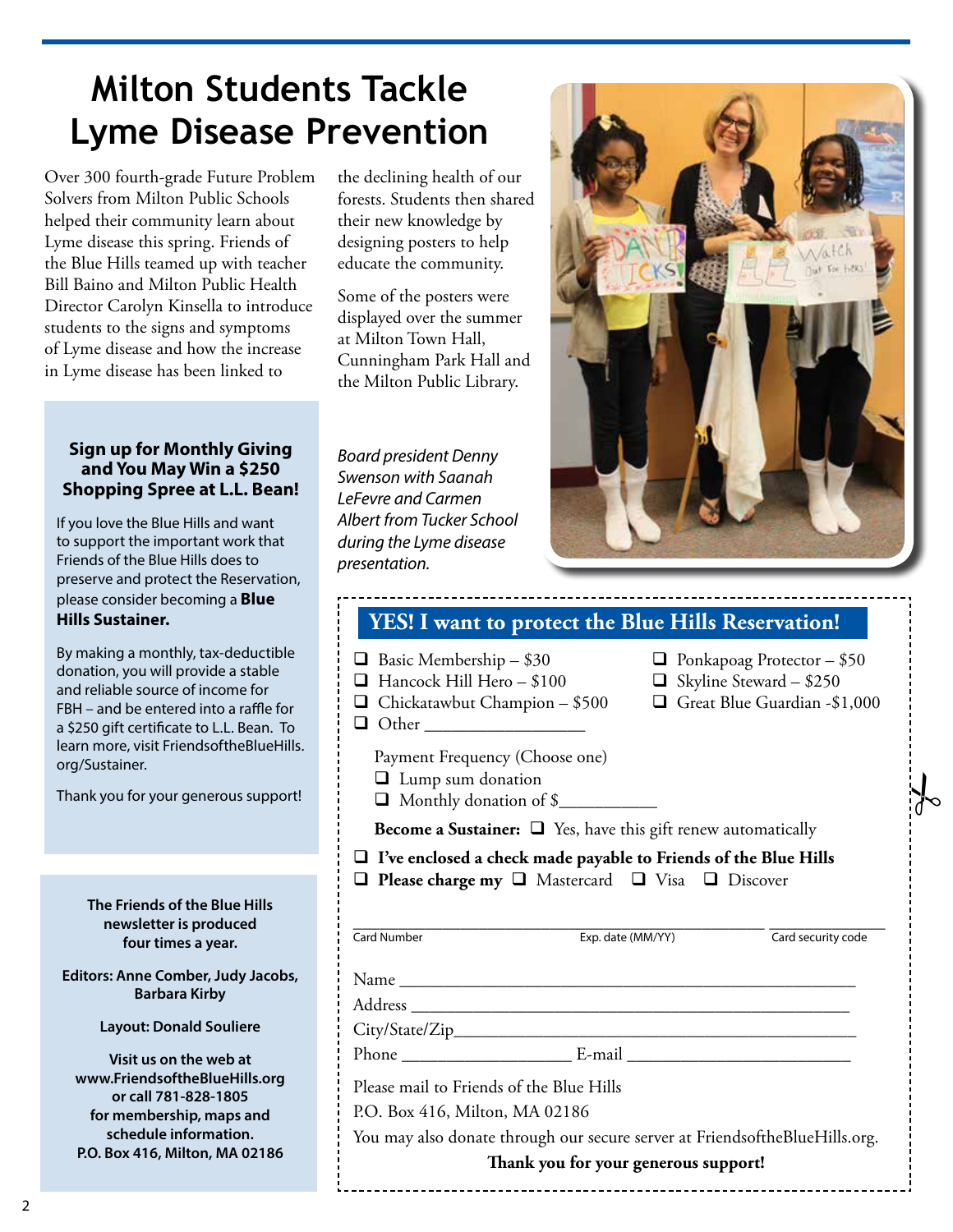## **Your Chance To Win Fine Dining with Spectacular Views**

Enter this year's Blue Hills raffle and you will have a chance to enjoy dinner for six from the Cypress Catering Company—the sister company of the popular Milton restaurants Abby Park and Novara!

You and five friends will enjoy a spectacular meal at the top of the Blue Hills Observatory in the heart of the Reservation. You will be able to select your appetizer, entrée and dessert from three exclusive menus, and Be Our Guest rental company will set the perfect table with elegant china for a truly memorable evening. Blue Hills Observatory will also give you and your guests a private tour of the oldest continuously working observatory in the country. **The value of the evening is over \$1,000.** 

Tickets are \$15 each or 3/\$35 and can be purchased online on our secure website: www.FriendsoftheBlueHills. org/raffle2016. The winning ticket will



The rooftop of the Observatory offers spectacular panoramic views. Imagine having an elegant dinner with your friends as this previous winner did.

be drawn at our Annual Celebration to be held Thursday, October 6. You need not be present to win. For more information and to purchase tickets, visit FriendsoftheBlueHills.org/ raffle2016.



Enjoy Salmon Picatta or another one of the delicious entrees from Novara or Abby Park.

## **Sunset Hike to the Top of Great Blue**



Please join us on Saturday, October 15, from 4:30-7:30 p.m. for a spectacular hike to view the sunset during peak foliage season. Bring your family and friends for this self-guided hike to the top of Great Blue. We'll provide

complimentary snacks at the bottom of the mountain to give you energy for the walk up and hot cider and apples at the top. You can even bring a picnic dinner to eat at the summit! This is your only opportunity to hike down Great Blue

at night; after sunset (at approximately 6 p.m.), the ski area lights will be on to guide your way down.

For safety reasons, everyone must check in at the ski area at the base of the hill before and after hiking up. Park at Blue Hills Ski Area, 4001 Washington St., Canton (Blue Hills Trailside Museum South parking lot). The Blue Hills Observatory will be open until 7:00 p.m. and will provide tours and viewing for a nominal charge.

The sunset hike is sponsored by Blue Hills Ski Area and the Friends of the Blue Hills.

For more information, visit FriendsoftheBlueHills.org/sunset or email info@FriendsoftheBlueHills.org.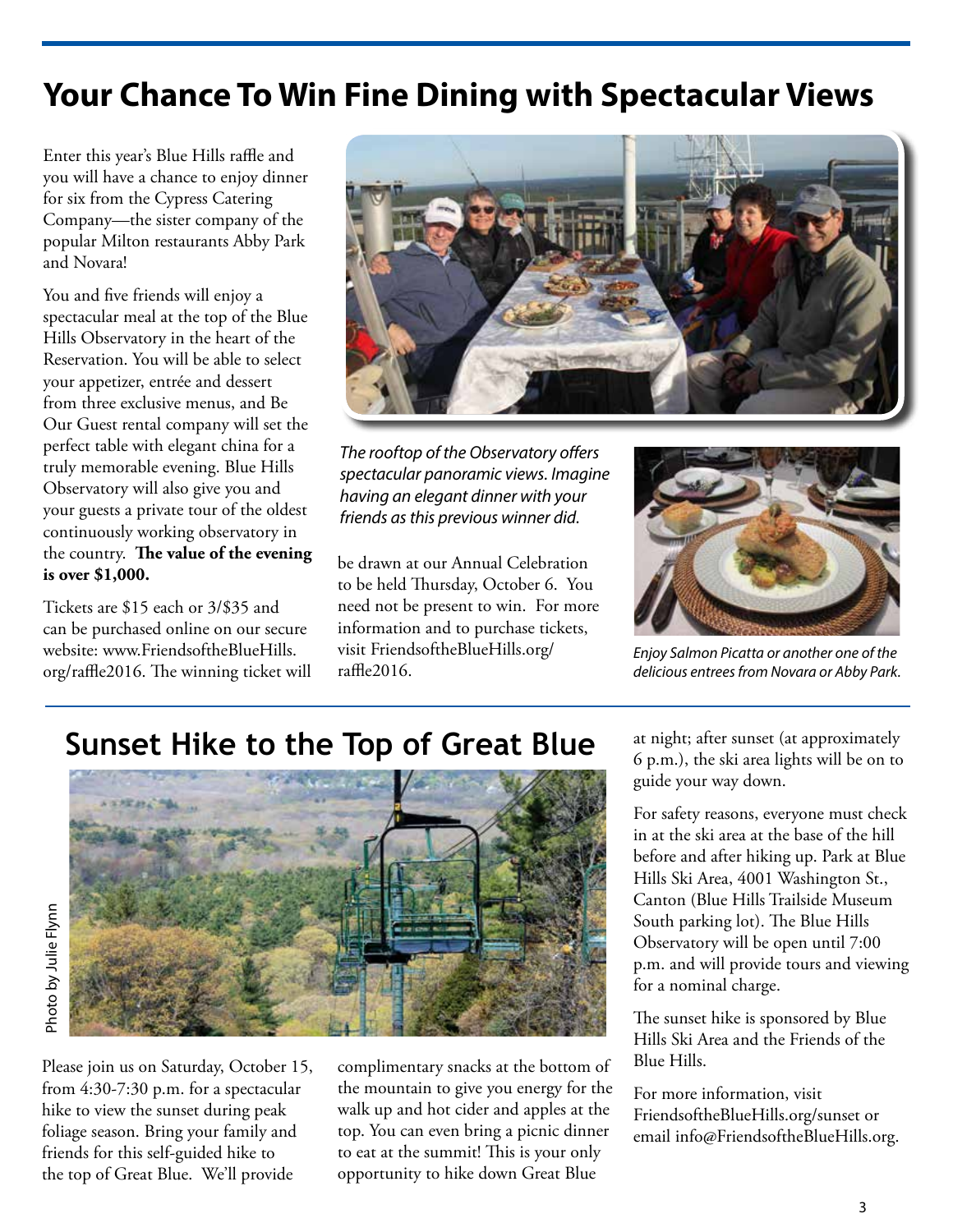# **A Gift that Honors a Lifetime of Loving the Blue Hills**

Rex and Margie Anderson raised their family in the shadow of the Blue Hills. They lived on York Street in Canton, and they couldn't drive down their street without seeing the long shadow of the Blue Hills. Visiting the Blue Hills was a welcome retreat especially for Rex who walked two miles a day. Often those walks led him to the Blue Hills.

For their children, Sheri and Ken, childhood was filled with activities in the Reservation: picking blueberries and blackberries along the trails, laughing at the otters at the Trailside Museum, swimming at Fisherman's Beach, attending nature camp at Chickatawbut, and celebrating Easter sunrise service atop Great Blue.

Rex continued hiking in the Blue Hills well into his 70s, and Sheri remembers a poignant moment when she—as an adult-- invited him to join her on

a hike around Ponkapoag. He had long forgotten this particular trail, but together, they rediscovered it and walked it often. When a medical condition forced Rex off the trails, he started walking up the access road to Great Blue, always admiring the spectacular panoramic view from the summit.

When Sheri married Mark Ingalls and started a family in Easton, she did not visit the Blue Hills as often, but they continued to maintain a connection to the place her family loved so much. A new generation was introduced to the Blue Hills, and Mark volunteered regularly doing trail maintenance with his co-workers at Dedham Savings.

Sheri and Mark made a generous donation to the Friends of the Blue Hills in memory of Rex and Margie. "We have a lot of happy memories of the Blue Hills," Sheri explained. "They will always be important to our family." The Friends of the Blue Hills is grateful that Sheri and her family chose to honor Rex and Margie by ensuring that future generations will be able to enjoy the Blue Hills as much as they did.



Margie and Rex Anderson instilled in their children a deep and abiding love of the Blue Hills.

## **Summer Soiree Honors Members of the Hilltop Society**

This summer, members of the Hilltop Society were honored for their generosity at a cocktail party at the home of board member Laura Beebe, whose estate abuts the Blue Hills Reservation. Karl Pastore, South Region Director at the Department of Conservation and Recreation, spoke to those gathered about priorities for the Reservation in the coming year.

The Hilltop Society, founded in 2015, recognizes members who have given \$1,000 or more in one calendar year to the Friends of the Blue Hills.

For more information, visit FriendsoftheBlueHills.org/hilltop-societybenefits or contact Judy Lehrer Jacobs at 781- 828-1805 or judy@FriendsoftheBlueHills.org.



Karl Pastore (center) from DCR with board members (l to r) Cheryl Weinstein, Rick Kesseli, Laura Beebe, and David Dobrindt at the Hilltop Society reception this summer.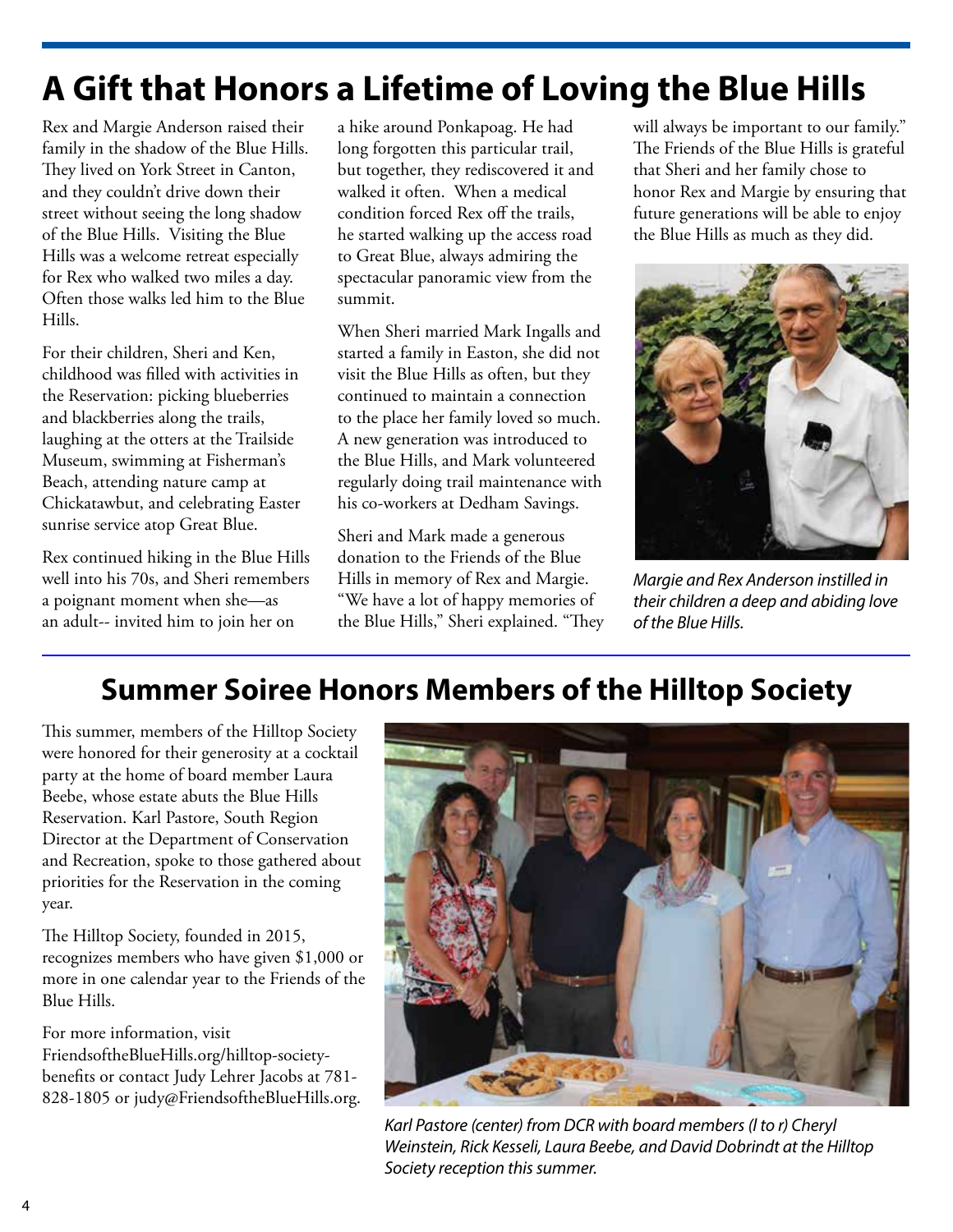# **Help Eliot Tower and Visitor Pavilion Get Much-Needed Facelift**



The Eliot Tower is a popular destination in all four seasons.

The Department of Conservation and Recreation, the Friends of the Blue Hills, and interested volunteers are working together to restore the Eliot Tower and Visitor Pavilion located at the summit of Great Blue. This historic structure was built by the famed landscape architect Charles Eliot in the 1930s as part of the New Deal government work program. uotsulon by Lisa Cash Photo by Lisa Constants Cash Photo by Craig Johnston Burnston Burnston Die Johnston Die C

The tower offers spectacular panoramic views of Boston, Massachusetts Bay and the Blue Hills Reservation. DCR is also repairing the nearby Eliot Bridge, which was built in 1904. If you would like to join the committee "Friends of Eliot Tower," please email info@FriendsoftheBlueHills.org.

# Photo by Lisa Cash



The North Face and Chakra Power Yoga sponsored a series of free hike and yoga sessions throughout the Blue Hills over the summer. This session included a hike up Wolcott Path and yoga at Eliot Tower.

## **Buying Something on Amazon this holiday season?**

Your purchases on Amazon could help the Blue Hills!

Just go to smile.amazon.com… designate the Friends of the Blue Hills as the charity to receive donations… and shop as you normally would! You

only need to designate the charity the first time – and the Blue Hills will benefit each time you shop at smile.amazon.com!

### **Is the Blue Hills in Your Will?**



Learn about how to join a select group of people who choose to protect and preserve the Blue Hills Reservation for years to come: FriendsoftheBlueHills.org/skylinesociety.